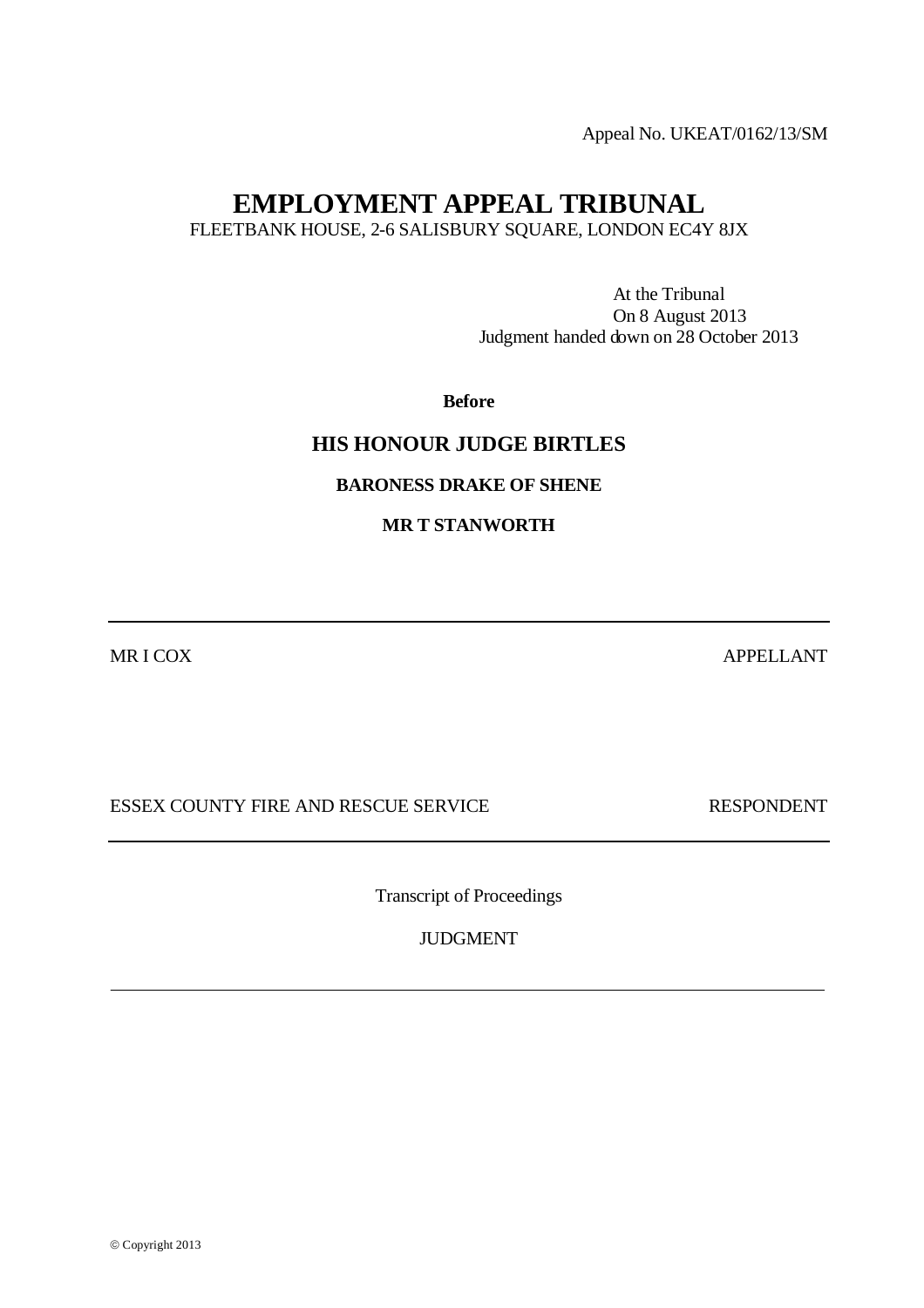# **APPEARANCES**

### For the Appellant MR DANIEL HOBBS (of Counsel) Instructed by: Backhouse Solicitors Carlton House 101 New London Road Chelmsford Essex CM2 0PP

For the Respondent MR ALASTAIR HODGE (of Counsel) Instructed by: Essex Legal Services New Bridge House 60-68 New London Road Chelmsford Essex CM2 0PD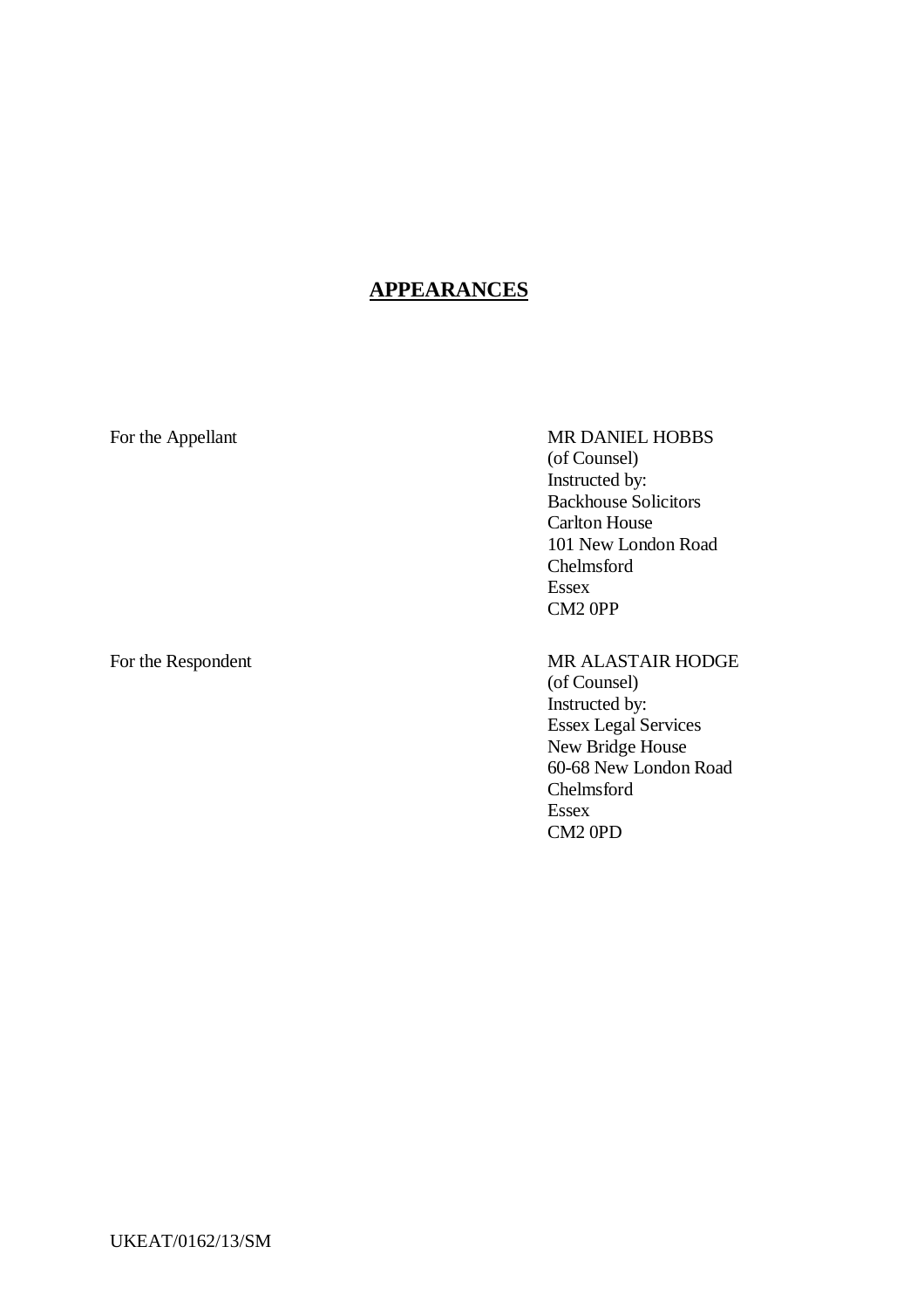# **SUMMARY**

# **DISABILITY DISCRIMINATION – Disability**

Employment Tribunal entitled on the evidence to find that the employer had neither actual nor constructive knowledge that the Appellant was disabled. **Wilcox v Birmingham Citizens Advice Bureau Services Ltd** (2011) UKEAT/0293/10 (unreported) applied.

Neither was the decision perverse.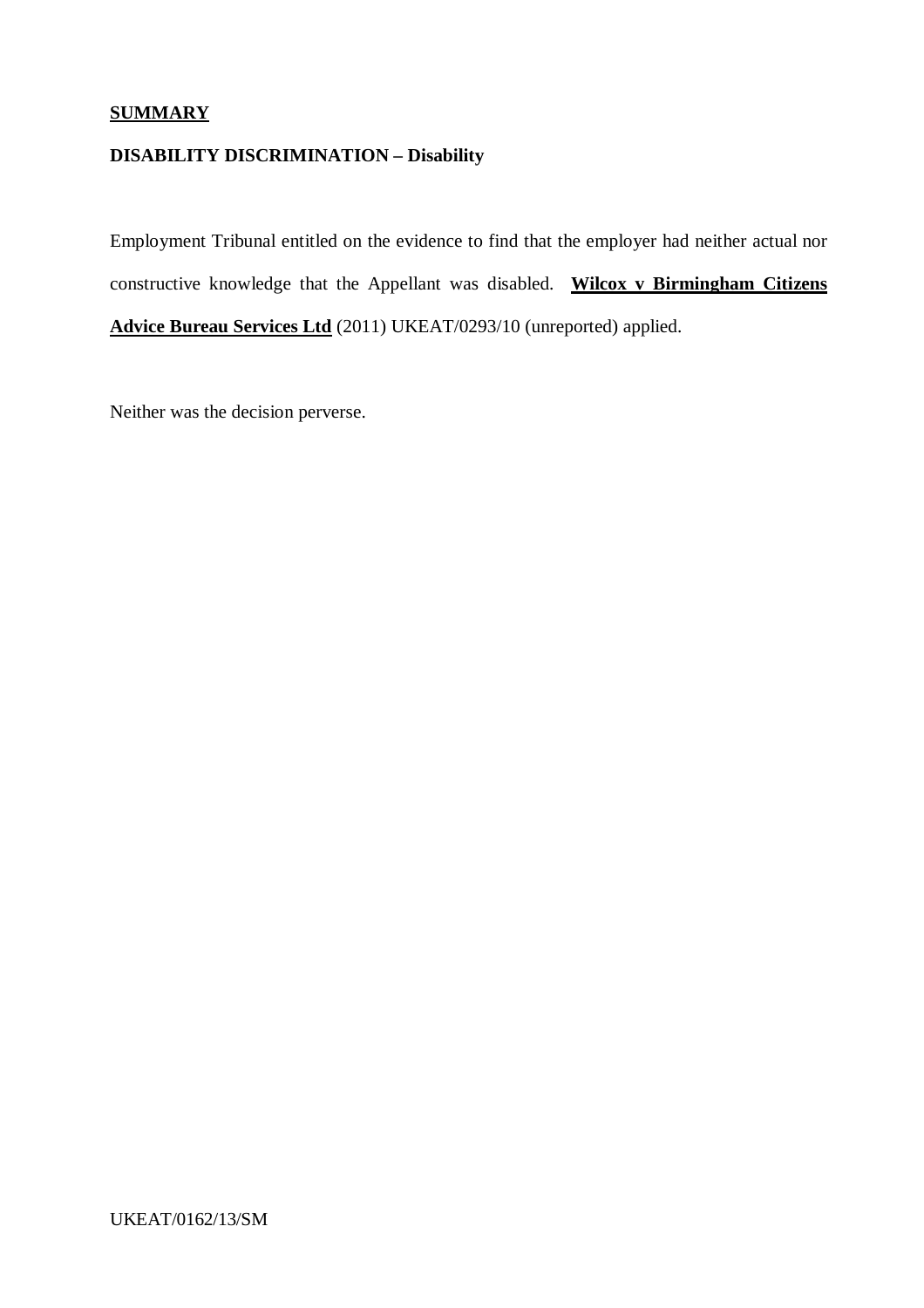#### **HIS HONOUR JUDGE BIRTLES**

#### **Introduction**

1. This is an appeal from the reserved judgment and reasons of an Employment Tribunal sitting at the East London hearing centre in October and November 2012. The Employment Tribunal consisted of Employment Judge John Warren and lay members Mr Richard Boyd OBE and Mr Peter King.

2. The Employment Tribunal dismissed claims by Mr Cox for disability discrimination, unfair dismissal and wrongful dismissal. The Appellant appeals against the finding that the Respondent was unaware that he was disabled within the meaning of section 1(1) of the **Disability Discrimination Act 1995** (DDA) at the relevant time. He therefore appeals the consequential finding that his claims under the 1995 Act and for unfair dismissal must fail.

3. The Appellant is represented by Mr Daniel Hobbs of counsel. The Respondent is represented by Mr Alastair Hodge of counsel. We are grateful to both counsel for their written and oral submissions. We heard the appeal on 8 August 2013. At the conclusion of the hearing we reserved judgment.

#### **The factual background**

4. The Employment Tribunal made extensive findings of fact in paragraphs 6-74 of its reasons. What follows is necessarily a summary of those findings of fact.

5. The Claimant was employed by the Respondent as deputy finance director. His employment began on 19 March 2007. He was answerable to a Mr Clayton.

#### UKEAT/0162/13/SM

-1-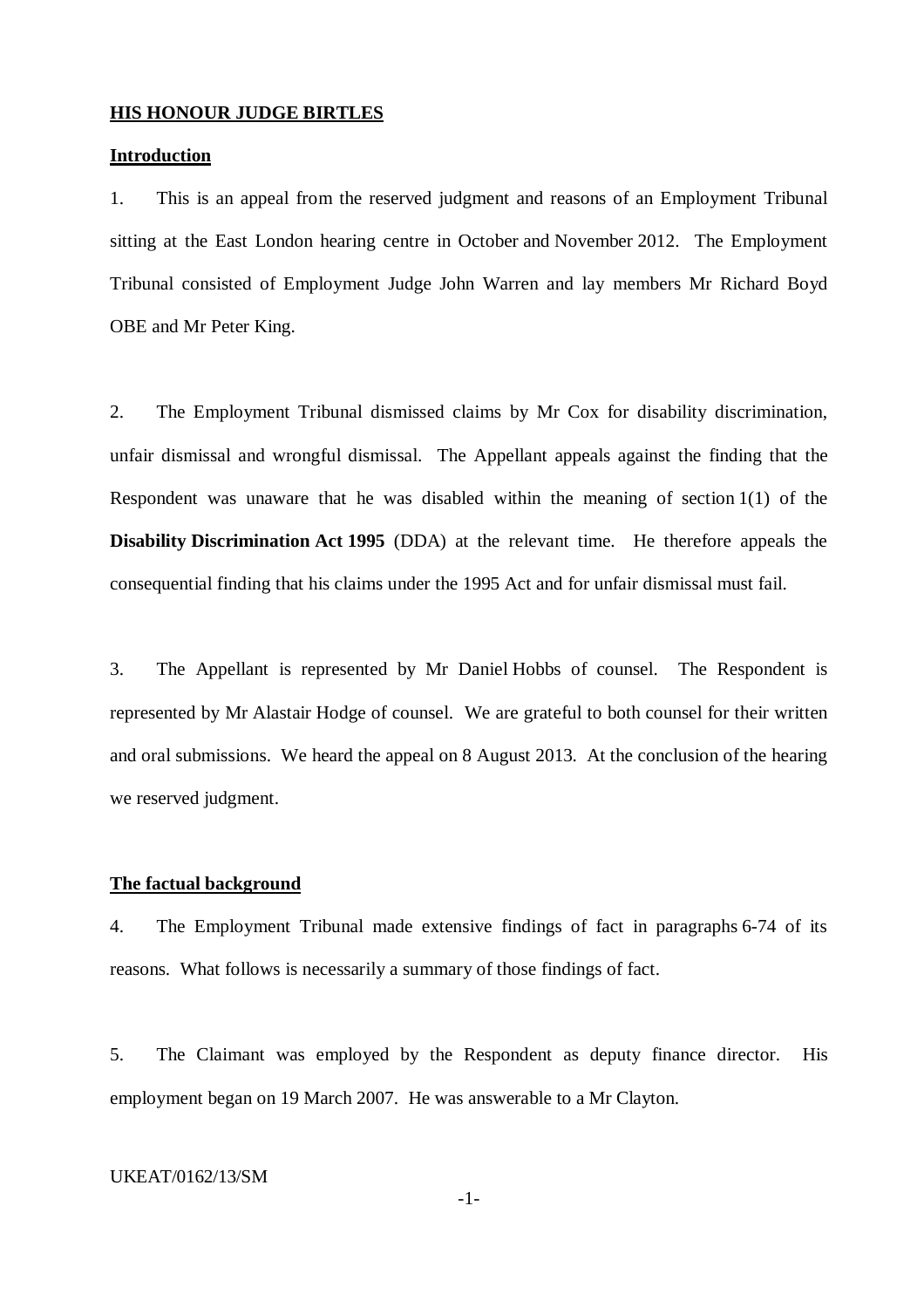6. On 3 September 2008 the Claimant suffered an accident at work, slipping on water at the top of first-floor steps and falling down at least 12 hard steps. He was kept in hospital overnight and remained off work for a short period. He returned to work on 29 September 2008. He subsequently commenced legal proceedings against the Respondent seeking compensation for personal injury.

7. The Claimant completed a pre-employment medical questionnaire when applying for his post. He indicated he had suffered from mild depression due to redundancies and at the date of completing the questionnaire (6 March 2007) he was taking anti-depressants. In answer to the question, "Do you have any health condition or disability which affects your ability to carry out normal day-to-day duties?" the Claimant answered, "No".

8. The Employment Tribunal found that the position was a senior position, requiring a high level of numerate skills, presentation skills, risk management, change management, leadership, problem-solving skills, high-level verbal reasoning and required the post-holder to be a confident and effective communicator.

9. By April 2009 Mr Clayton was concerned about the Claimant's capabilities to do his job. He had not completed various targeted assignments. From May 2009 he had not been involved effectively in senior management meetings. He wrote to the Claimant. By letter dated 17 June 2009 the Claimant replied reminding Mr Clayton of his accident in September 2008, pointing out that he had suffered severe concussion and that he had seen a senior external cognitive behaviour therapy counsellor since early May 2009 and that this had helped him. The Tribunal found that the Claimant was raising his concerns but it appeared that Mr Clayton was

#### UKEAT/0162/13/SM

-2-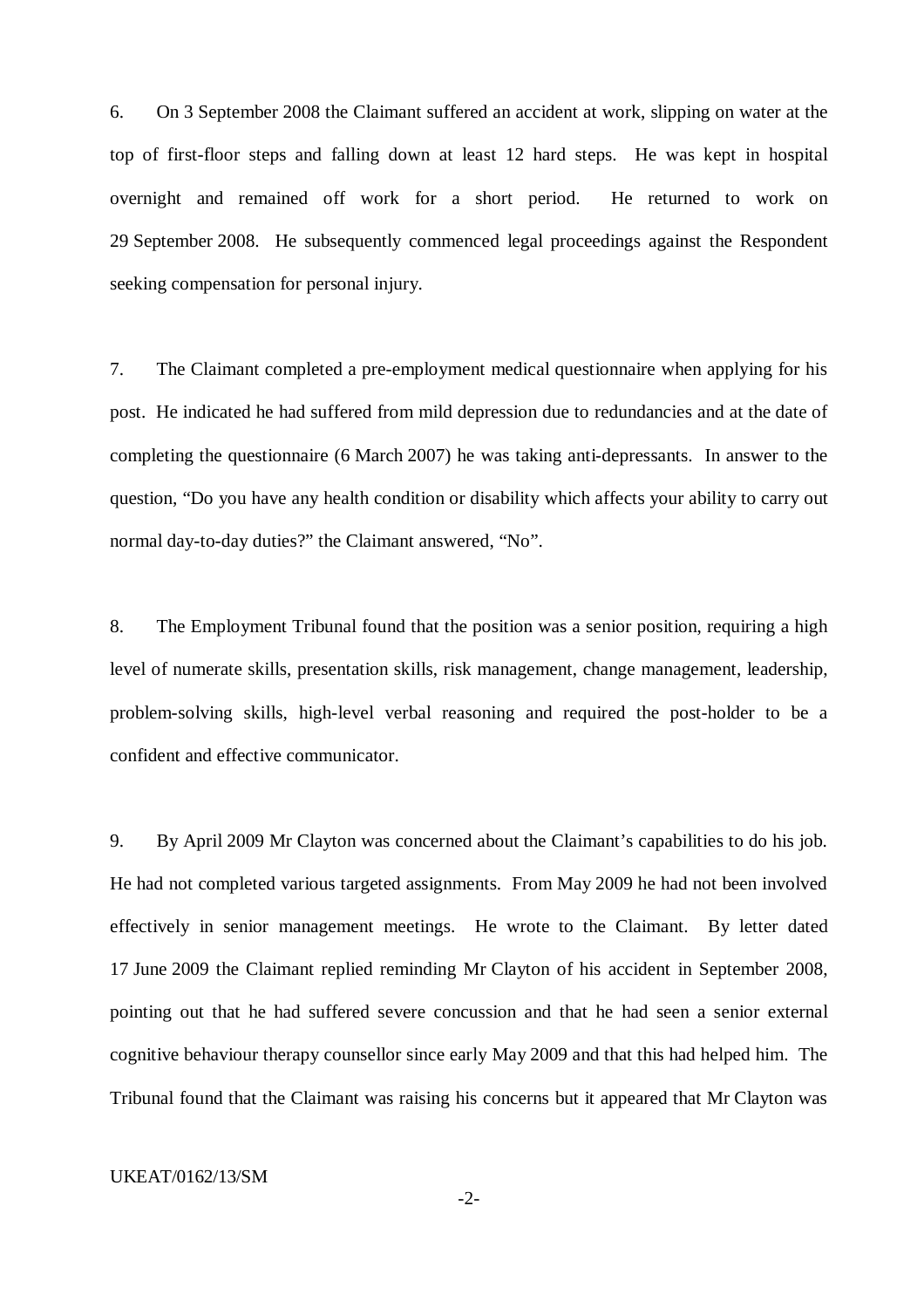not taking into account the fact that his performance was likely to be affected as a consequence of his injuries.

10. The Claimant met with Mr Wilson, head of HR operations, on 17 June 2009, when, according to Mr Wilson, the Claimant became upset and emotional and shouted; and again on 29 June 2009, when the Claimant told Mr Wilson that he had "severe depression" and "I had an accident at work".

11. There followed a period of time in late August 2009 when there was a site reorganisation and cuts in the Fire Service. The Employment Tribunal found that there were meetings dealing with these matters at which the Claimant behaved in an inappropriate way to colleagues, including becoming increasingly aggressive. As a result of this there was an increase in tension between members of the senior management team. The cause of that tension was the Claimant's behaviour in dealing with sensitive matters.

12. The Respondent referred the Claimant to Occupational Health, and he was seen on 4 August 2009. Mr Clayton asked whether or not the Claimant's behaviour in the workplace was likely to be affected by the fact that he was on anti-depressants. The Occupational Health report is dated 4 August 2009 and is at appeal bundle pages 107-108. Dr A M Murphy did not consider that the Claimant had a disability that was likely to be considered to fall within the scope of the 1995 Act. It is recorded that he was under the care of a specialist and talked about his physical problems resulting from his accident. He was regarded as fit to work in his current role, and Dr Murphy recorded this:

**<sup>&</sup>quot;4. Mr Cox believes he is undertaking his duties successfully, and in that instance sees no need for management support. He acknowledged some performance matters where raised in June, that he feels occurred as a consequence of then persisting symptoms of his fall, these**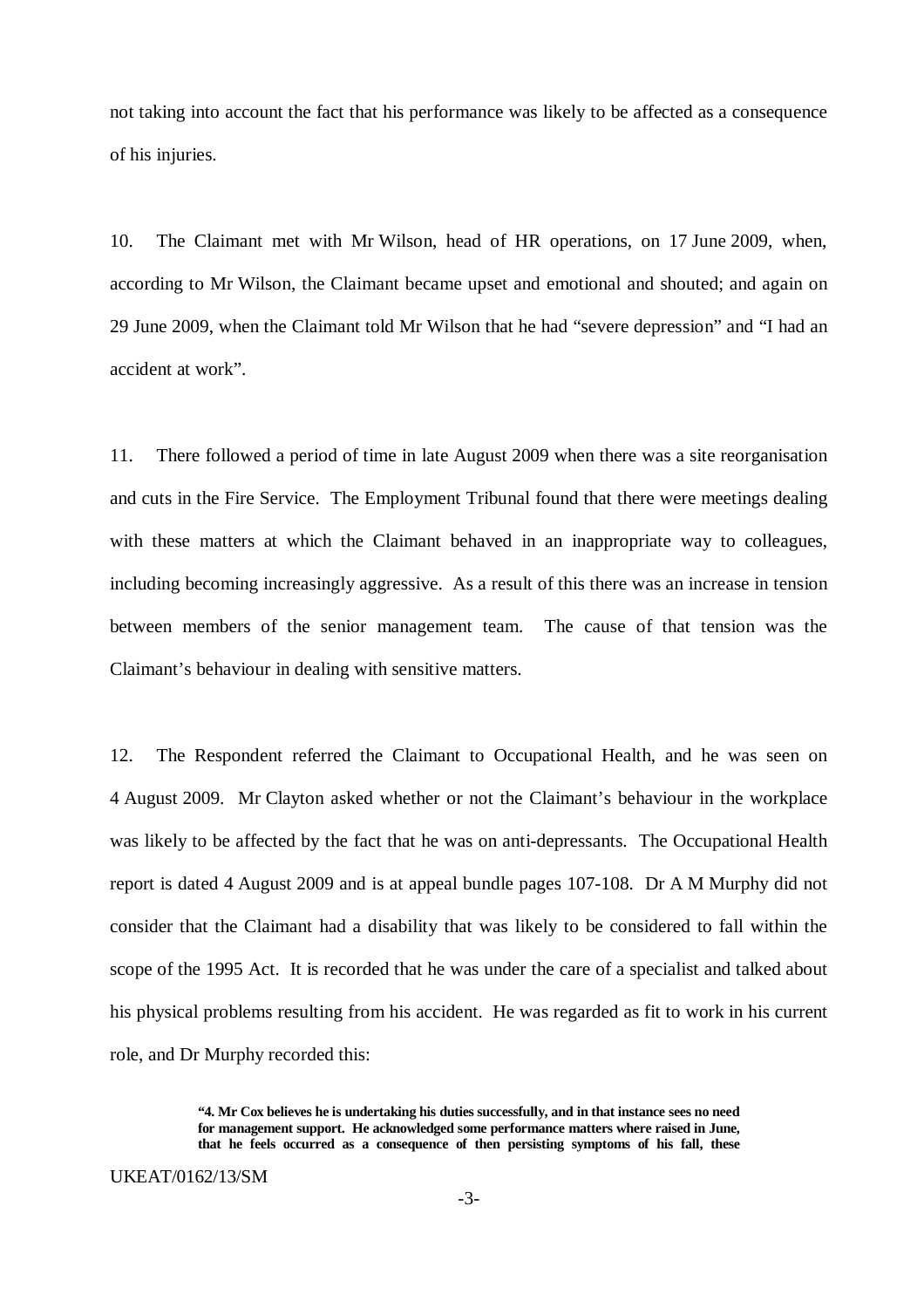**symptoms are resolved and he feels no more performance concerns are active. He recognises that he may be more aggressive than usual in his attitude in the work-place, but not inappropriately so. If performance or conduct issues are thought to be present at the moment, my advice is that they are best dealt with via appropriate management procedures."**

13. On the same day, 4 August 2009, Dr Murphy wrote to the Claimant's GP requesting an extract from his medical records and sent the Claimant's consent that he had signed on the same day, subject to the requirement that he review any report from his GP before it was supplied to Dr Murphy. The GP did not reply, despite at least one reminder. Further chasing on 2 February 2010 records the GP informing Dr Murphy that the Claimant had declined to give consent for any report to be released to Occupational Health.

14. On 12 August 2009 Mr Clayton held a meeting with the Claimant about the Claimant's alleged behaviour and communications with colleagues. There are two different sets of minutes of the meeting. The Tribunal set out some of the discussion in paragraphs 30-37 of its reasons. Mr Cox did not raise his accident of 3 September 2008 as the cause of his behaviour towards colleagues and indeed rejected the suggestion that his behaviour was anything other than entirely acceptable. He did not wish for assistance or guidance.

15. On 8 September 2009 the Claimant was suspended from work. The reason for the suspension was to allow full investigation into the following allegation:

> **"That you have exhibited aggressive, threatening and intimidatory attitudes and behaviours towards other employees of Essex County Fire and Rescue Service tantamount to bullying and which would (if found proven) constitute gross misconduct in accordance with ECFRS disciplinary procedures."**

16. The Claimant's response was to raise two grievances in letters of 9 September 2009 complaining of no support and that others had displayed unprofessional conduct towards him,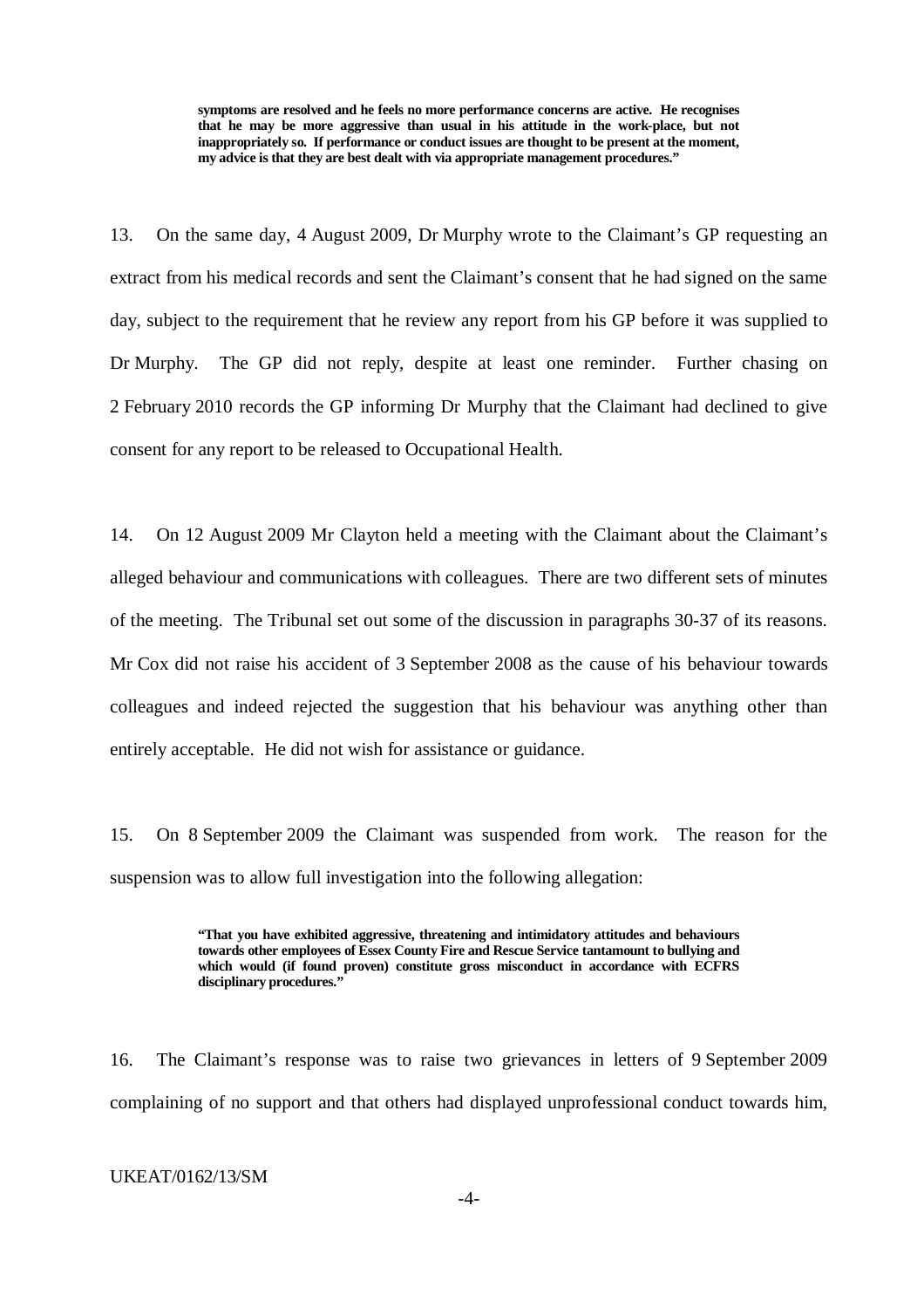and in a third letter of the same date seeking details of the allegations against him. In the penultimate paragraph of one letter to Mr Clayton he states:

> **"As indicated yesterday, I will inform you of my current additional medical problem, when it is officially confirmed."**

17. He raised a third grievance on 10 September 2009.

18. On 18 September 2009 the Claimant sent an email to Mr Clayton that states this:

**"Since early July 2009 I have been suffering from a Bi-Polar disorder or its more common name of manic depression.**

**I have attached a file that explains this condition and have highlighted the normal symptoms and the specific symptoms that I have suffered from since early July.**

**The psychiatrist I saw at Highwood Hospital on Wednesday, Dr A Bhiman, said that usually this condition affects sufferers in their early 20's [sic], but in my case it has been brought on via depression resulting from my accident at work in September 2008."**

19. At paragraph 9 of the same email the Claimant says this:

**"9. On Weds 16.9.09 I was told that I had been suffering from a Bi Polar condition since early July 09."**

20. There is a link to a bipolar website. The Claimant then goes on to give his own assessment of his condition (Supplementary Bundle, page 20):

> **"7. Eventually my mental problems led to severe depression and at work I was just a very quiet shell of a person, avoiding work, not managing or making decision and always missing work deadlines. […]**

> **11. Early July, with hindsight, I started to display manic behaviour – spending large amounts of money, drinking more, started gambling, my persona became aggressive and argumentative, impatient with others especially if they disagreed with me, sleeping less, having unlimited energy – hyperactive (I thought my wife and work colleagues could'nt [sic] keep up with me), talking a lot without stopping once started and felt invincible."**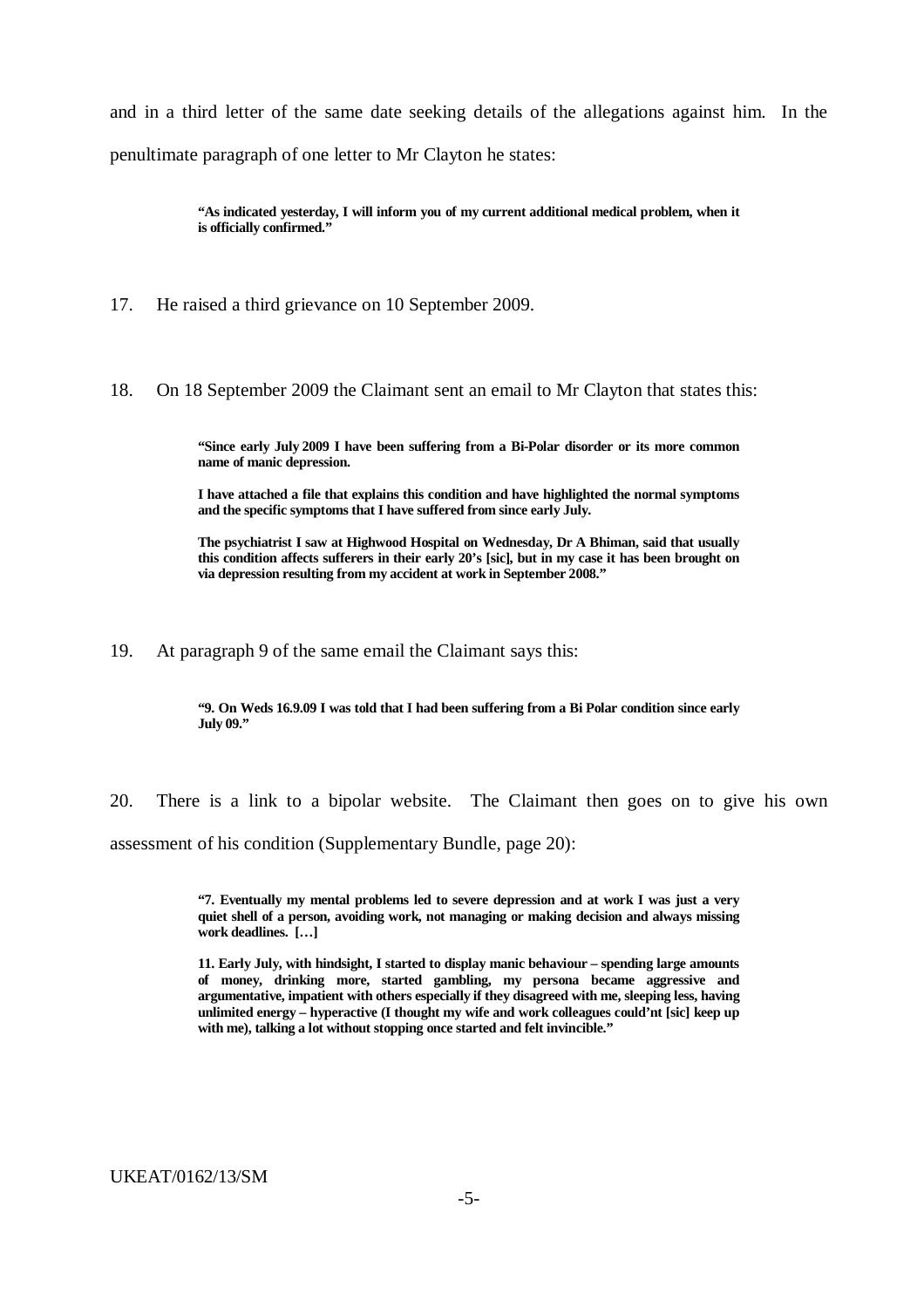21. The report of the meeting with Dr Bhiman in September 2009 is recorded in a letter dated 16 September 2009 from Dr Vinnakota, who is staff grade to Dr Bhiman, who is a consultant psychiatrist. The relevant part reads as follows (Supplementary Bundle, pages 109-110):

**"Diagnosis: ? Bipolar Affective Disorder". […]**

**The picture described by Mr Cox and his wife does seem to suggest that he might have experienced a ?Hypomanic Episode which seems to be gradually settling down."**

22. Mr Clayton again referred the Claimant to Occupational Health. A copy of the referral is at Supplementary Bundle pages 111-113. The Employment Tribunal specifically noted the following passages:

> **"Ian has informed us that he has been diagnosed as having Bi-Polar disorder. I attach the detailed summary that Ian has provided to this referral. Ian is stating that his condition commenced in July 2009 and that his condition was triggered by an accident at work that occurred on 3rd September 2008 (accident report also attached)."**

#### 23. The questions asked of Occupational Health were as follows:

**"Is the employee fit to undertake their current role?**

**Would adjusted duties or temporary redeployment apply and please suggest a possible time frame?**

**Is the performance significantly affected by ill health and how long is this likely to continue?**

**Is the ill health work related? […]**

**Is the employee likely to render reliable service and attendance in the future?**

**Is it likely that an employment tribunal would consider that this case falls within the scope of the Disability Discrimination Act and if so what adjustments should be considered? […]**

**Other – please detail below"**

24. There then follows a summary of the matters known to Mr Clayton at that date. He also asks Occupational Health to "advise on any further support that the Service can provide to support Ian at this time".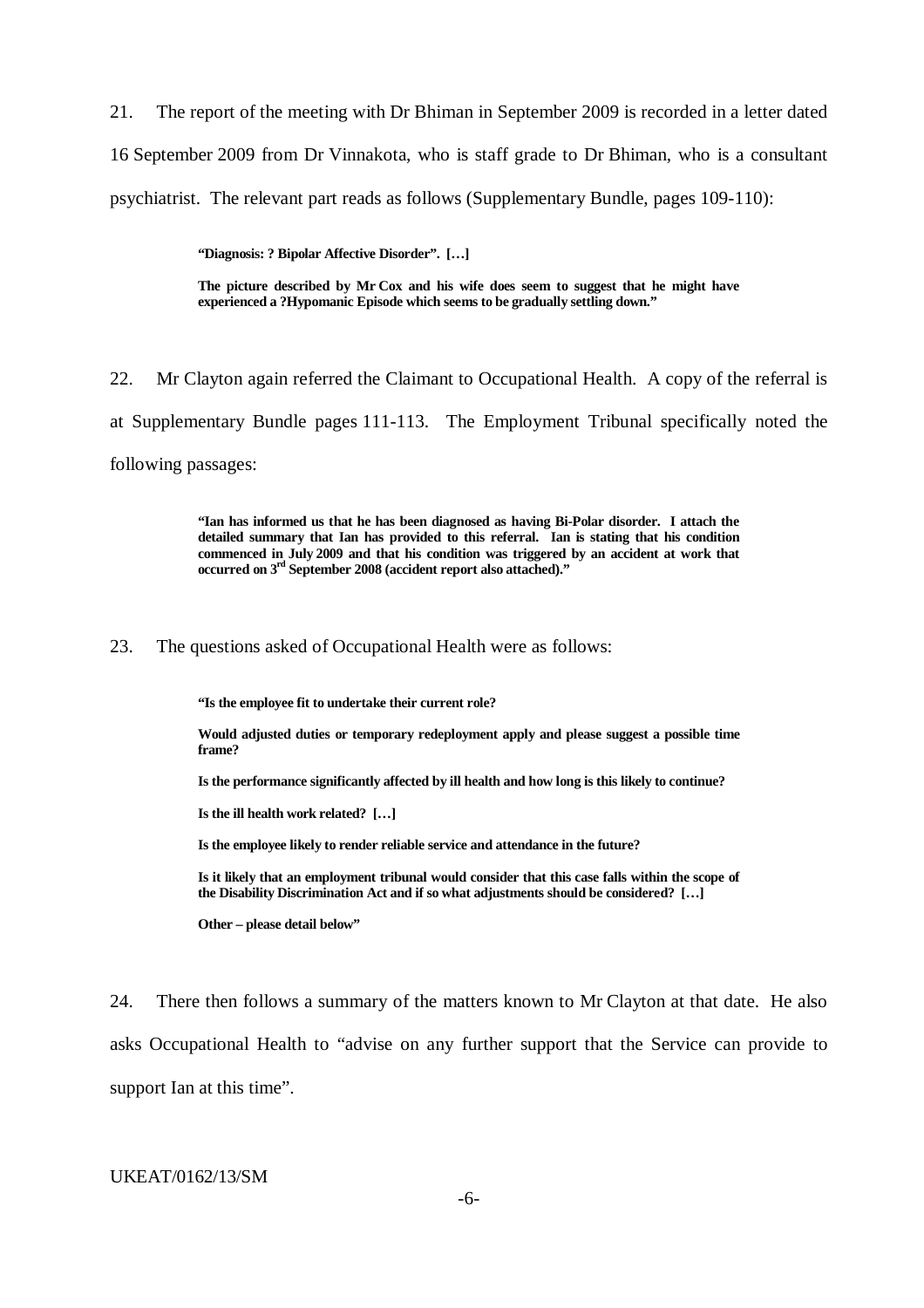#### 25. Part of that summary says this:

**"In the light of the new information Ian has provided, can you please ascertain the exact diagnosis and nature of Ian's condition from his treating psychiatrist Dr Bhiman and advise on prognosis for the short, medium and longer-term.**

**Ian's role is at a senior level within the organisation, is both public facing and liaises with colleagues at all levels of the organisation and its partners. His position holds high levels of responsibility for the Service financial resources requiring sound judgement. Please advise on the implications that Ian's diagnosis may have on his ability to carry out his role and whether there are any reasonable adjustments that can be made to assist him in carrying out his role effectively. If the effects of Ian's condition will render future service unreliable in relation to effective performance within his role, please advise on the types of duties/activities he would be able to undertake.**

**Ian has stated that his psychiatrist Dr Bhiman has attributed the onset of his condition to depresssion [sic] that he suffered as a result of his accident on 3rd September 2008. Please can you ascertain from Dr Bhiman the rationale for this diagnosis and that the sole causal effect is in fact Ian's workplace accident so that we may determine whether this new condition is a service-related injury or not? […] To supplement the information provided by Ian's treating psychiatrist, can you also please obtain Ian's medical records from his GP to determine whether there is any medical history of depression/health condition and advise accordingly, so that the Service can take all relevant information into consideration in determining whether the workplace accident is the sole causal factor for his new condition, or whether outside of pre-existing factors may also have contributed to his condition?"**

26. There is a further medical report from Dr Vinnakota to Occupational Health on

21 October 2009. He writes that the Claimant "has been trying to make an effort to monitor his

behaviour and keep his aggression in check and denied any impulsive behaviour".

27. On 21 October 2009 Dr Murphy wrote a further report (Supplementary Bundle,

pages 115-116). He says this:

**"Mention is made by Mr Cox that he has been diagnosed with bipolar disorder. It is not clear to me that this is in fact an active diagnosis, but I am writing with his consent to both his GP and specialist asking for a report. You ask whether it is the case as Mr Cox contends that his 'bipolar disorder' can be attributed to the workplace incident as he has asserted. On receipt of the above-mentioned reports I will give my further opinion, but at this stage my opinion would be that there is unlikely to be a clear causal link demonstrable. However, like the other key matters in dispute here, I am of the opinion that this will ultimately only be decided by other processes in some other environment.**

**Given the strength of feeling Mr Cox displays with regard to these various matters, I am of the opinion that there is little or indeed no prospect of him ever returning to your employee (quite apart from any underlying medical conditions that may or may not be present). This though should not of course prevent continuing efforts to resolve his grievances and the disciplinary matters."**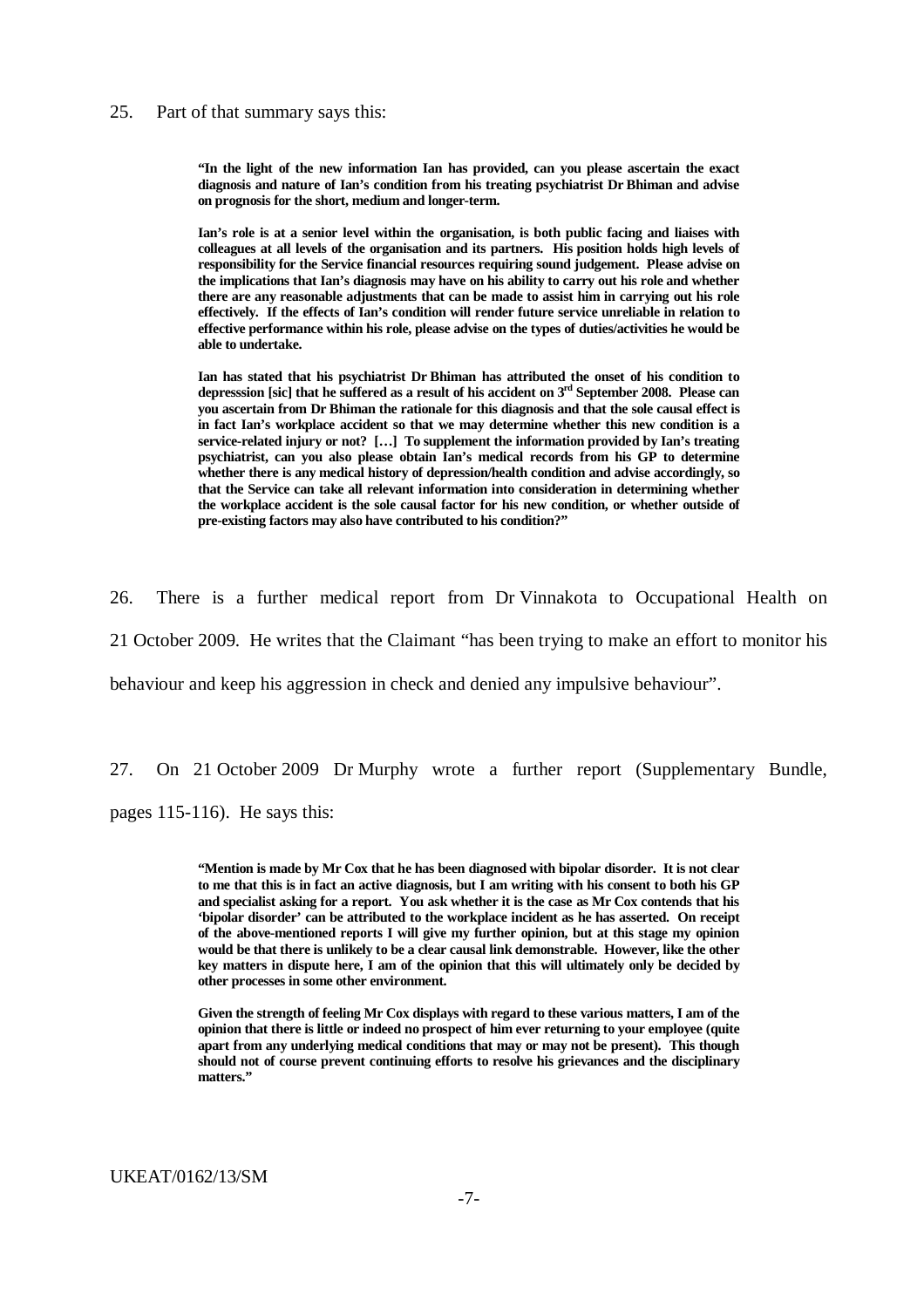28. There is a further report from Dr Vinnakota on 24 November 2009 (Supplementary Bundle, pages 117-118). The diagnosis is "?Bipolar Affective Disorder Type 3". That report records that some of the symptoms, such as being very active, full of energy and aggressive were now absent, while less severe symptoms were still present.

29. There is a further report from Dr Bhiman that is undated but attached to a letter dated 8 February 2010 from him to Mr Murphy. It says this:

> **"Ian has been under care of the Brentwood CMHT since 2007 when he was diagnosed as suffering from Depression. Earlier this year, in view of his mood upswing and excessive spending a diagnosis of Bipolar Affective Disorder (F-31 ICD-10) is also under consideration. Ian is currently on anti-depressant medication (Cap Venlafaxine XL 75mg once daily) and a mood stabiliser (Seroquel XL 50mg nocte). The prognosis for recovery of a particular episode is good with medication. Long term prognosis is good provided treatment plan is adhered to."**

30. Dr Bhiman records that there is no history of previous psychiatric illness given to him.

31. In due course the Claimant's grievances were dismissed. On 30 October 2009 the Claimant emailed Mr Clayton. He says this:

**"This is to update you on my accident at work injuries: […]**

**2. Bi Polar medicine – the 2nd type of medication has also had very severe side affects [sic] and I am consulting my doctor on this."**

UKEAT/0162/13/SM 32. There was a disciplinary meeting on 3 December 2009 with further hearings on 4 February 2010 and 5 February 2010. The Claimant was dismissed by a letter dated 9 February 2010, which confirms that the various allegations have been found to have been substantiated on the balance of probabilities. The Claimant was summarily dismissed with effect from 9 February 2010. The subsequent appeal was heard on 9 March 2010, and the Claimant was dismissed in a letter dated 17 March 2010. The ground for dismissal was gross misconduct.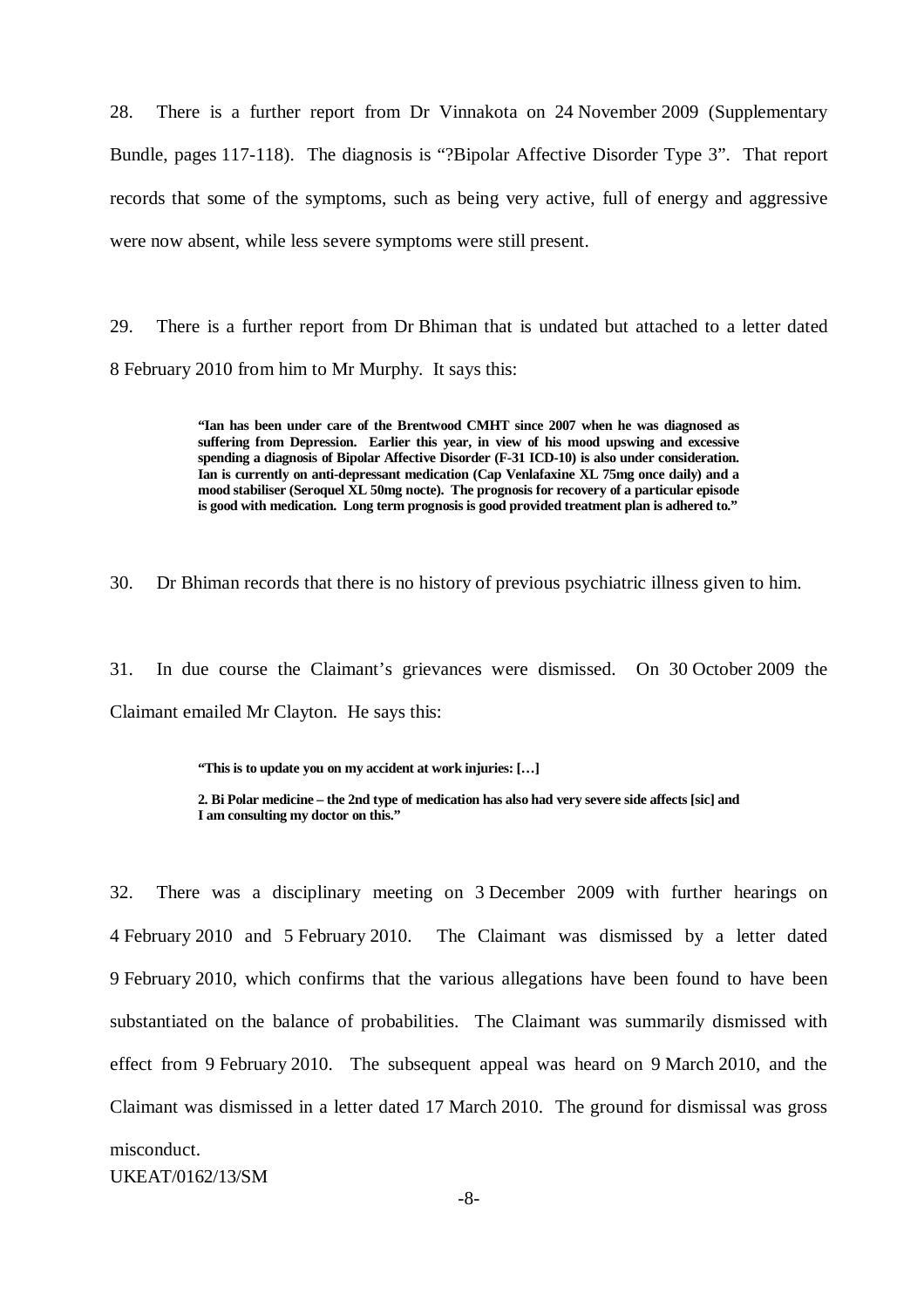33. Finally, the Employment Tribunal noted that the last report that the Respondent would have had prior to the dismissal in February 2010 was the referral dated 21 January 2010. There appears to be no report in response to that, but there is a report dated 8 February 2010 sent to Occupational Health, which would have been received by either 9 or 10 February. However, the Tribunal found that as the dismissal deliberations were on 8 February 2010 and communicated on 9 February it was highly unlikely that the Respondent would have had knowledge of that report at the time the decision to dismiss was made.

#### **The Employment Tribunal conclusion**

34. The Employment Tribunal's conclusions were as follows:

**78. We deal first with the Disability Discrimination claim. It is now accepted by the Respondents that the Claimant was, at the relevant time, disabled by reason of a mental impairment; namely he suffered from bipolar. That concession was made in the course of the proceedings following reference to a report on Pages 1248-1286 in the bundle, a report made on 5 February 2012 following an assessment on 3 January 2012.**

**79. The first question for the Tribunal is to decide whether or not a duty to make reasonable adjustments arose.**

**80. The applicability of the duty to make reasonable adjustments is limited by the knowledge of the employer. An employer is not subject to the duty if he does not know and could not reasonably be expected to know that an employee has a disability and is likely to be placed at a disadvantage by the employer's PCP.**

**81. The Tribunal notes the words: 'could not reasonably be expected to know'.**

**82. Employers must do all they can reasonably be expected to do to find out whether a Claimant has a disability. This appears to indicate that reasonable enquiries should be made.**

**83. In this particular case, it became clear to the Respondents that the Claimant's behaviour had changed in or around June/July 2009. The Claimant, previously mild mannered, had become more aggressive. After a series of incidents where the Claimant reacted in an aggressive manner, and following a weekend away with his family, the Claimant opined to his employers that his daughter (a fourth year medical student) had suggested that the Claimant's conduct appeared to be displaying symptoms similar to someone suffering from bipolar. The Claimant brought this to the attention of the Respondents in particular in an e-mail in September 2009 to Mr Clayton, and supporting his e-mail he attached a link to a 'bipolar information website' and also attached an actual extract from that page which set out symptoms which could indicate that an individual is suffering from bipolar. The Claimant was then referred by the Respondents to Occupational Health in September 2009.**

**84. The first Occupational Health appointment was 4 August 2009 so by the time that the Claimant had written to his employers in September the Claimant had already been referred to Occupational Health: firstly in July 2009 when the Claimant alleged that he had been suffering from depression, then there was a further referral on 4 August at Page 1186 when the Claimant refused to release any GP or specialist's report to his employer. There was an**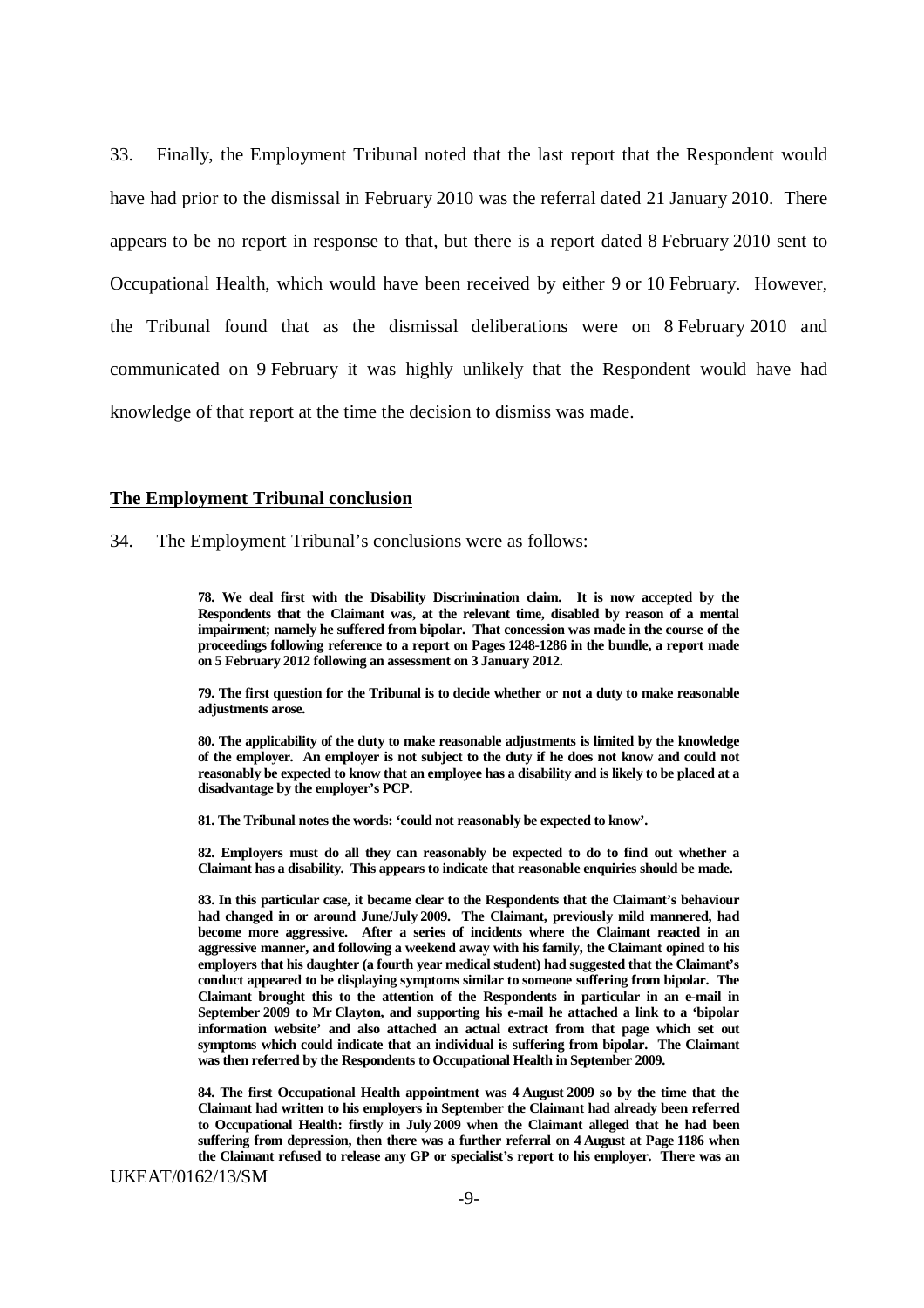**Occupational Health report dated 4 August 2009, at Page 1187 and 1188, where the advice from Occupational Health to management was: 'Mr Cox believes he is undertaking his duties successfully and in that instance sees no need for management support. He acknowledged some performance matters were raised in June but he feels occurred as a consequence of then persisting symptoms of his fall. These symptoms are resolved and he feels no more performance concerns are active. He recognises he may be more aggressive than usual in his attitude in the work place but not inappropriately so. If performance or conduct issues are thought to be present at the moment my advice is they are best dealt with via performance management procedures.' So, that was the advice to managers as of 4 August 2009.**

**85. The report of 16 September 2009 to the Claimant's GP, which was not shown to the employer, dated 16 September 2009, questions whether or not the Claimant suffered from bipolar affective disorder.**

**86. There was then a further referral of 24 September, Page 1191, where the Claimant was recorded as having informed the Respondents that he had been diagnosed as having bipolar disorder. The report back, dated 21 October, Page 1197, reads: 'Mention is made by Mr Cox that he has been diagnosed with bipolar disorder. It is not clear to me that this in fact is an active diagnosis but I am writing with his consent to both his GP and specialist asking for a report. You ask whether it is the case as Mr Cox contends that his bipolar disorder can be attributed to the work place incident as he has asserted.' The report then goes on to discuss whether there was a causal link with the accident on 3 September 2008. Indeed, in the referral on 24 September, the Respondents wrote: 'The Claimant has stated that his psychiatrist Dr Bhiman has attributed the onset of his condition to depression that he suffered as a result of the accident.'**

**87. Again, as indeed there is throughout the exchanges between the Claimant and the employer, and exchanges between the Claimant and Occupational Health and his advisors, there is the question constantly raised by the Claimant attempting to establish some causal link between the Claimant's depression and/or self-diagnosed bipolar with his work place accident.**

**88. The Occupational Health advisors had written to the Claimant's GP and to the specialist but where there were no responses because the Claimant confirmed that he had forbidden the consultant and his GP to respond to the request for disclosure of his medical condition, apparently on the advice of his personal injury lawyer.**

**89. What the Tribunal has to do is look at the Respondents' positions at the time and not with hindsight.**

**90. So the question for the Tribunal is: Did the Respondents know that the Claimant was disabled or should they have known that the Claimant was disabled at any time? Well, what information did they have? They had the Claimant's own assertion initially that his conduct was because of his depression and then subsequently a suggestion that perhaps he suffered from bipolar as some of the conduct he was displaying was typical of symptoms of some who suffered from bipolar. That was the Claimant's own self-diagnosis. The only medical evidence was the reports from Dr Vinnakota dated 21 October 2009 and 24 November 2009, if they were actually seen by the Respondents, who, for diagnosis, puts '?bipolar affective disorder'.**

**91. So in September 2009 the Respondents asked all the right questions. They enquired was the Claimant likely to be covered by the Disability Discrimination Act and they asked Occupational Health to ascertain and obtain a definitive medical opinion from a psychiatrist and, as we know, that opinion was not forthcoming prior to the dismissal because the Claimant had, on advice, instructed no reports to be released. Even the report which was sent with a letter of 8 February 2010 by Dr Bhiman to the Respondents' Occupational Health physician, so would have been obtained after the decision to dismiss to had been made [sic], records that: 'earlier this year in view of his mood upswing and excessive spending a diagnosis of bipolar affective disorder is also under consideration.' Even then there is no definitive diagnosis of the Claimant being bipolar.**

**92. Therefore, having concluded that the Respondents did not know and could not reasonably have expected to have known that the Claimant was disabled within the meaning of the Disability Discrimination Act 1995, there was no obligation to make reasonable adjustments to accommodate the Claimant. Therefore his claim of disability discrimination – failure to make reasonable adjustments cannot succeed and is therefore dismissed."**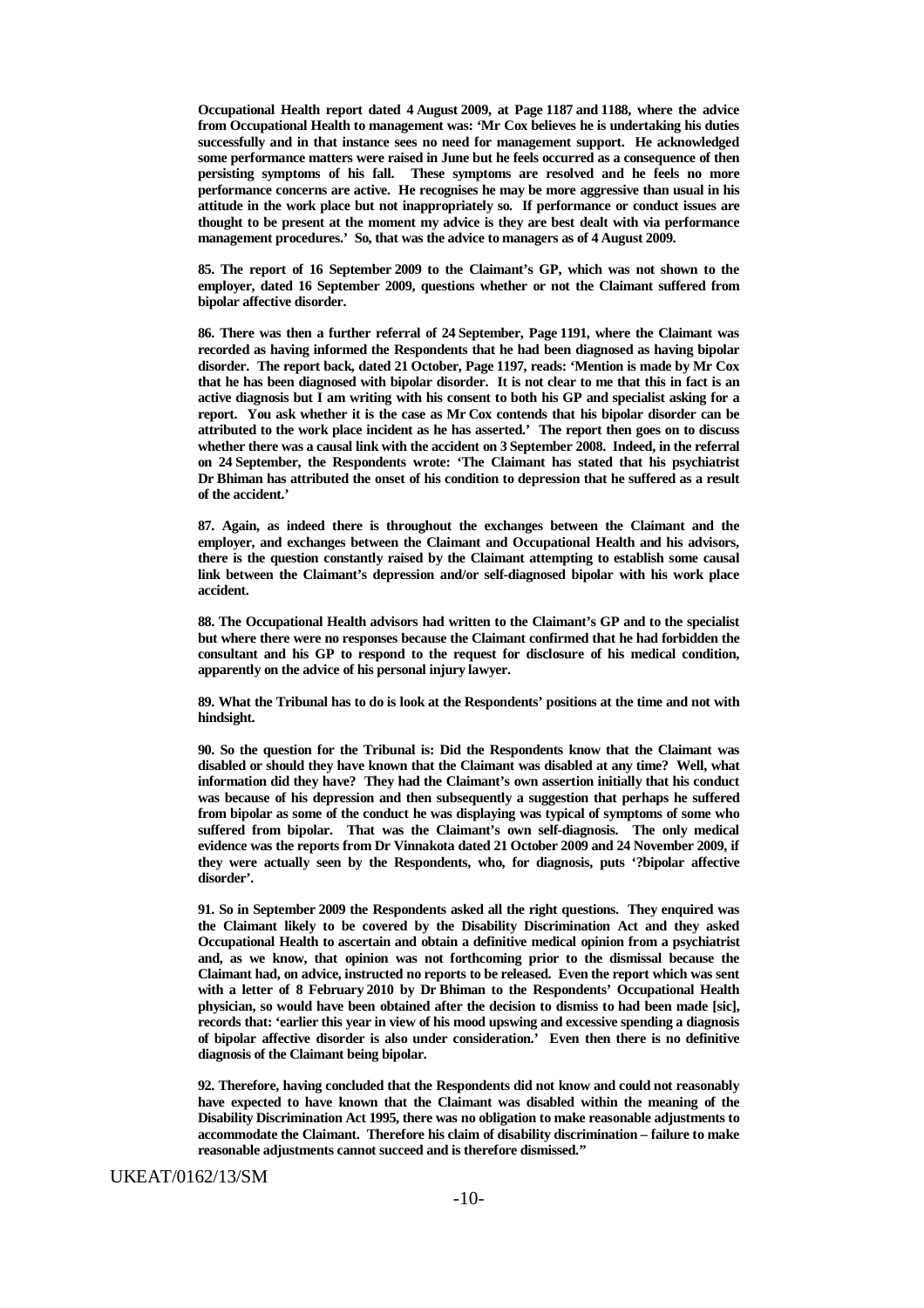#### **The grounds of appeal**

35. Mr Hobbs' primary submission is that the Respondent was fixed with actual knowledge of the Claimant's disability, namely a form of bipolar disorder, at the date of dismissal and the Tribunal made an error of law and/or a perverse decision in failing to so find. Mr Hobbs' alternative submission is that the Tribunal should have found that the Respondent had constructive knowledge of the disability and it was in error of law and/or a perverse decision not to so find.

#### **The law**

36. Section 1(1) of the **Disability Discrimination Act 1995** as amended provides as follows:

**"Subject to the provisions of Schedule 1, a person has a disability for the purposes of this Act [Part III of the 2005 Order] if he has a physical or mental impairment which has a substantial and long-term adverse effect on his ability to carry out normal day-to-day activities."**

37. This claim was a claim for disability discrimination by reason of a failure to make reasonable adjustments. That is provided for by section 3A(2) of the 1995 Act. The Claimant also relies upon section 4(2)(d) and says that it is an act of direct discrimination to dismiss him.

38. The duty to make reasonable adjustments is set out in section 4A(1) of the 1995 Act. The central issue in this case revolves around section 4A(3)(b), which provides as follows:

> **"(3) Nothing in this section imposes any duty on an employer in relation to a disabled person if the employer does not know, and could not reasonably be expected to know—**

> **[…] (b) in any case, that that person has a disability and is likely to be affected in the way mentioned in subsection (1)."**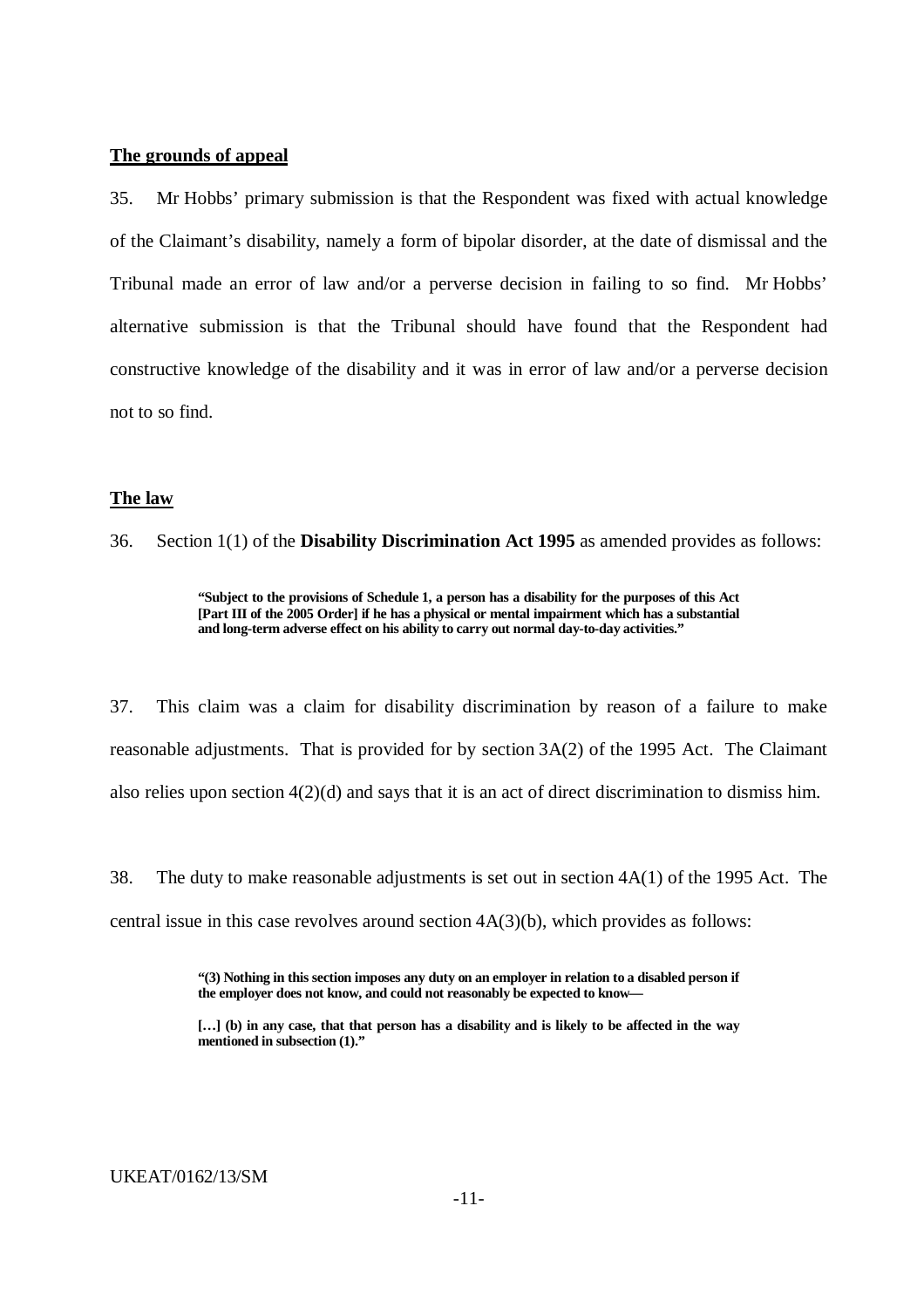39. Schedule 1 of the 1995 Act sets out provisions supplementing the definition of disability. We have been specifically referred to Schedule 1 paragraphs 2 and 4.

40. Mr Hobbs submits that the Employment Tribunal may well have been influenced by the legislation that existed prior to 5 December 2005, when paragraph 1(1) of Schedule 1 of the 1995 Act was repealed. That provision had required a Claimant to prove that he was suffering from a "clinically well-recognised illness" in order for there to be a mental impairment capable of amounting to a disability. Mr Hobbs refers us to **Morgan v Staffordshire University** [2002] IRLR 190, which held that "Vague references to stress, anxiety and depression are unlikely to be sufficient" in establishing an impairment. We reject that submission. There is no reference to either the repealed paragraph 1(1) of Schedule 1 or to **Morgan** in the Employment Tribunal's reserved judgment and reasons. This case was heard in October and November 2012, and judgment was sent to the parties on 27 December 2012. That is seven years after the amendment referred to by Mr Hobbs.

UKEAT/0162/13/SM 41. Mr Hobbs relies on **J v DLA Piper UK LLP** [2010] IRLR 396 as explaining the effect of the change made by the repeal of paragraph 1(1) of Schedule 1 of the 1995 Act. We obviously accept as correct the judgment of Underhill P, as he then was, especially at paragraphs 40-45. However, that case is concerned with the meaning of disability and in particular the correct basis on which an Employment Tribunal should approach the issue of whether or not there has been mental impairment. That was not directly in issue in this case, because by the date of the Employment Tribunal hearing the Respondent accepted that, at the relevant time, the Claimant was disabled by reason of a mental impairment, namely that he suffered from bipolar disorder. That concession was made in the course of proceedings following a reference to a report dated 5 February 2012 following an assessment of the Claimant on 3 January 2012.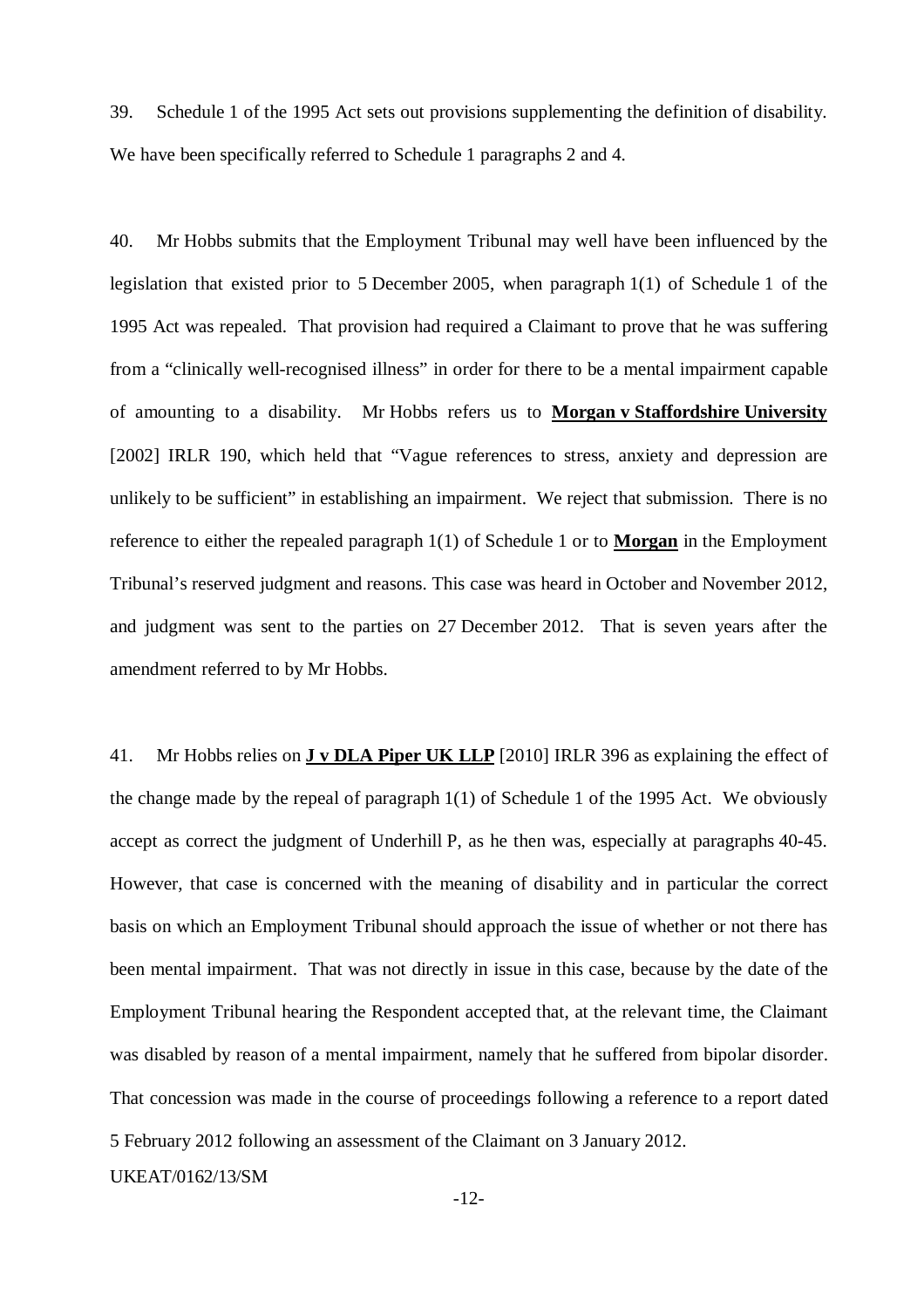42. Mr Hobbs' fundamental submission is that on an analysis of the evidence set out in the Notice of Appeal and more particularly his skeleton argument there was more than adequate material known to the Respondent to fix it with actual knowledge of the Claimant's disability from mental impairment caused by bipolar disorder. He summarises his analysis of the evidence in paragraph 29 of his skeleton argument by concluding that the Employment Tribunal had plenty of evidence that the Respondent was aware of the Claimant's changed and erratic behaviour. He says it was also obvious that his normal day-to-day activities were being adversely affected and the Respondent was also aware of long-standing underlying depression and the Claimant's use of anti-depressant medication, and it was therefore fixed with actual and/or constructive knowledge.

43. By contrast, Mr Hodge refers us to **Eastern & Coastal Kent Primary Care Trust v Grey** [2009] IRLR 429; **Secretary of State for Work & Pensions v Alam** [2010] IRLR 283 and **Wilcox v Birmingham Citizens Advice Bureau Services Ltd** UKEAT/0293/10 (unreported). The latter judgment was handed down on 23 June 2011 and is a decision of a panel of the Employment Appeal Tribunal presided over by Underhill P, as he then was. Mr Hodge relies on a passage at paragraph 34 where Underhill P says this:

> **"However, the essence of the Tribunal's reasoning, as it appears at para 7.9, is that it would be wrong to find actual or constructive knowledge on the part of the Respondent before such time as it should reasonably have obtained authoritative medical advice. In the end we have concluded that that was a legitimate approach in the circumstances of this particular case. It is important not to lose sight of the fact that, while (as we have said above) the statute does not require that the employer should know (actually or constructively) the precise diagnosis of a putative disability, it does require that he should know (actually or constructively) that the employee is suffering from a mental impairment whose adverse effects are both substantial and long-term. The Appellant's condition was on any view an unusual one; and, without in any way impugning her good faith, it was not easy to disentangle the effects of any mental health condition from the effects of unhappiness about her working conditions more generally. We can see why the Tribunal thought it reasonable for the Respondent not to be treated as 'knowing' the requisite matters until it had obtained a medical opinion. Unfortunately, but through no fault of the Respondent, the obtaining of an occupational health opinion took some time; and when first the opinion of City Doc and then that of Sandwell were obtained they did not confirm the existence of a disability within the meaning of the Act. The question thus becomes simply whether a definitive psychiatric opinion should have been sought sooner. The**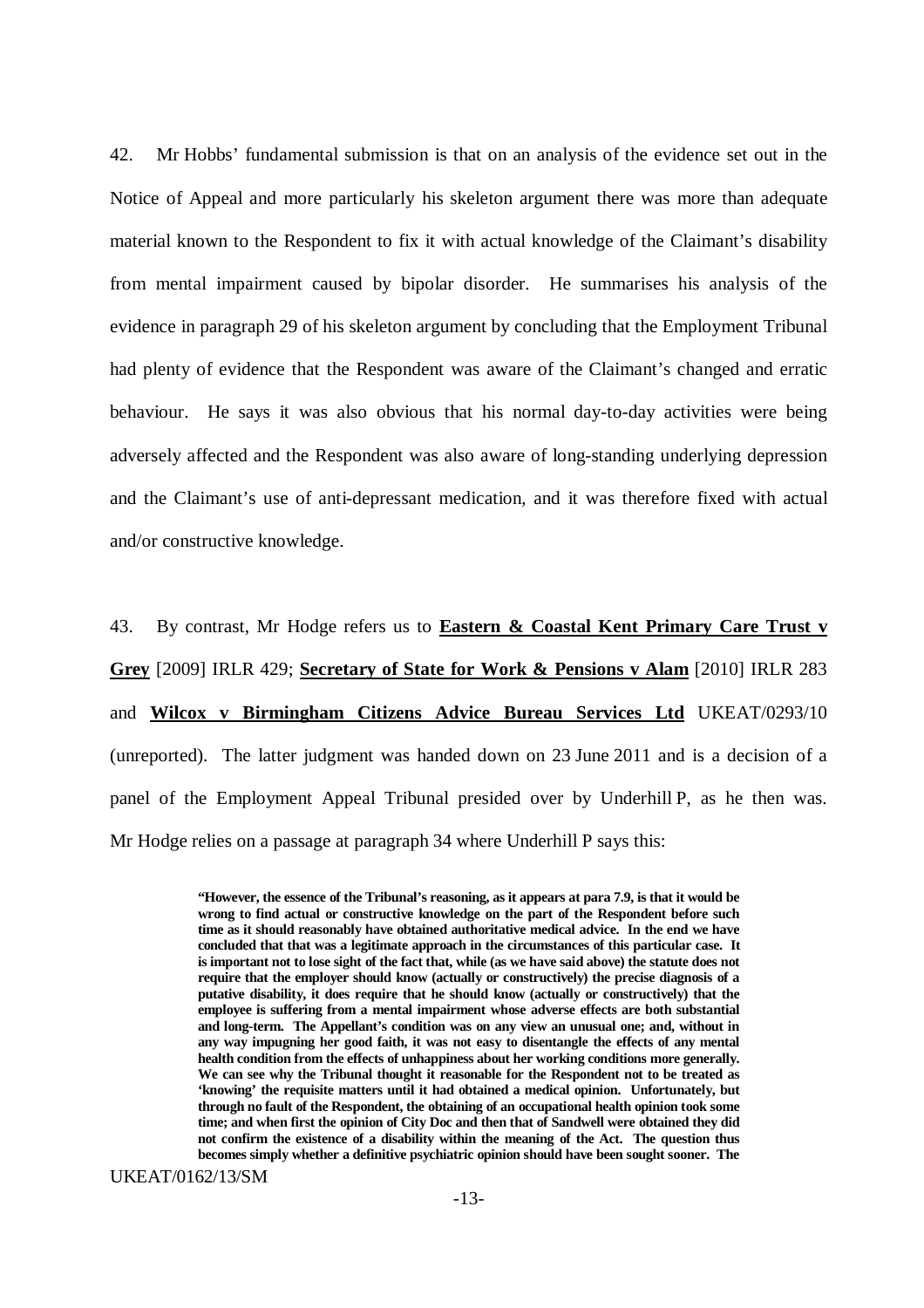**Tribunal thought that the admission to do so was reasonable in the light of the Appellant's own reluctance to acknowledge a psychiatric problem. Even if we might have taken a different view on this last point, or indeed had thought that the Respondent might reasonably have appreciated the Appellant's condition earlier, we must recognise that the question of what the Respondent knew or should reasonably have expected to know is one for the factual assessment of the Tribunal. It carried out that assessment conscientiously, and we cannot say that its conclusion was perverse."**

44. In our judgment, the Employment Tribunal properly directed itself to the statutory test contained in section 4A(3) of the 1995 Act: reasons, paragraphs 80-81. Second, the Employment Tribunal's reasoning and conclusions were legitimate reasoning and conclusions for it to take; reasons, paragraphs 89-92.

45. As the Employment Tribunal pointed out, what the employers had was the Claimant's own assertion that he was displaying conduct typical of the symptoms of some persons who suffered from bipolar disorder and his own self-analysis. The only medical evidence was the reports from Dr Vinnakota dated 21 September 2009 and 24 November 2009 who for diagnosis puts "?Bipolar Affective Disorder". The Tribunal were justified, as the judges of fact, to find that the Respondent had asked all the right questions: reasons, paragraph 91. Even if one takes account of the letter of 8 February 2010 from Dr Bhiman to Occupational Health (and assuming it was received on 9 or 10 February 2010), that only records that:

#### **"Earlier this year in view of his mood upswing and excessive spending a diagnosis of bipolar affective disorder is also under consideration."**

46. Although Mr Hobbs criticises the Tribunal for saying that there was "no definitive diagnosis of the Claimant being bipolar", that is a correct statement of the factual position. Essentially, Mr Hobbs' analysis of the evidence comes down to a question of weight. The evaluation of the weight of the evidence is quintessentially a matter for the Employment Tribunal, as Underhill P recognised in the **Wilcox** case.